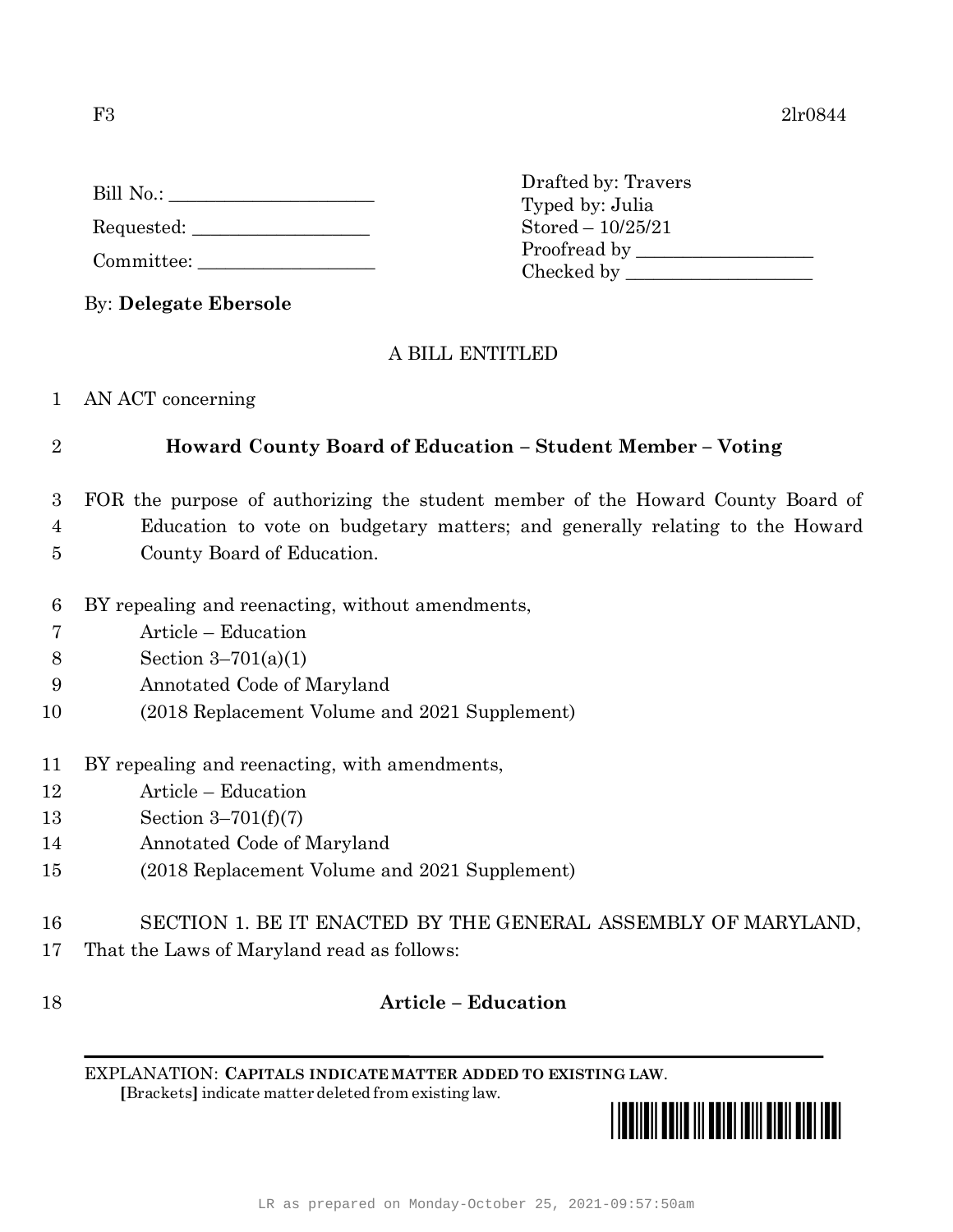## 2lr0844

| $\mathbf{1}$     | $3 - 701.$                                                                                                  |     |                |  |                                                                                                                                 |  |  |
|------------------|-------------------------------------------------------------------------------------------------------------|-----|----------------|--|---------------------------------------------------------------------------------------------------------------------------------|--|--|
| $\overline{2}$   | (a)                                                                                                         | (1) |                |  | The Howard County Board consists of:                                                                                            |  |  |
| $\boldsymbol{3}$ |                                                                                                             |     | (i)            |  | Seven elected members; and                                                                                                      |  |  |
| 4                |                                                                                                             |     | (ii)           |  | One student member.                                                                                                             |  |  |
| 5                | (f)                                                                                                         | (7) |                |  | The student member shall vote on all matters except those relating to:                                                          |  |  |
| 6                |                                                                                                             |     | (i)            |  | Geographical attendance areas under $\S$ 4–109 of this article;                                                                 |  |  |
| 7<br>8           |                                                                                                             |     | (ii)           |  | Acquisition and disposition of real property and matters<br>pertaining to school construction under $\S$ 4-115 of this article; |  |  |
| 9                |                                                                                                             |     | (iii)          |  | Employment of architects under $\S$ 4–117 of this article;                                                                      |  |  |
| 10               |                                                                                                             |     | (iv)           |  | Donations under $\S$ 4–118 of this article;                                                                                     |  |  |
| 11               |                                                                                                             |     | (v)            |  | Condemnation under $\S$ 4–119 of this article;                                                                                  |  |  |
| 12<br>13         | $4-120$ of this article;                                                                                    |     | (vi)           |  | Consolidation of schools and transportation of students under $\S$                                                              |  |  |
| 14<br>15         | Appointment and salary of a county superintendent under §§<br>(vii)<br>$4-201$ and $4-202$ of this article; |     |                |  |                                                                                                                                 |  |  |
| 16<br>17         | article;                                                                                                    |     | (viii)         |  | Employee discipline and other appeals under $\S$ 4-205(c) of this                                                               |  |  |
| 18               |                                                                                                             |     | (ix)           |  | [Budgetary matters under Title 5 of this article;                                                                               |  |  |
| 19               |                                                                                                             |     | (x)            |  | Appointment and promotion of staff under $\S 6-201$ of this article;                                                            |  |  |
| 20               |                                                                                                             |     | $[(xi)]$ $(X)$ |  | Discipline of certificated staff under $\S 6-202$ of this article;                                                              |  |  |
| 21               |                                                                                                             |     | $[(xii)]$ (XI) |  | Collective bargaining for certificated employees under                                                                          |  |  |
|                  |                                                                                                             |     |                |  | $-2-$                                                                                                                           |  |  |